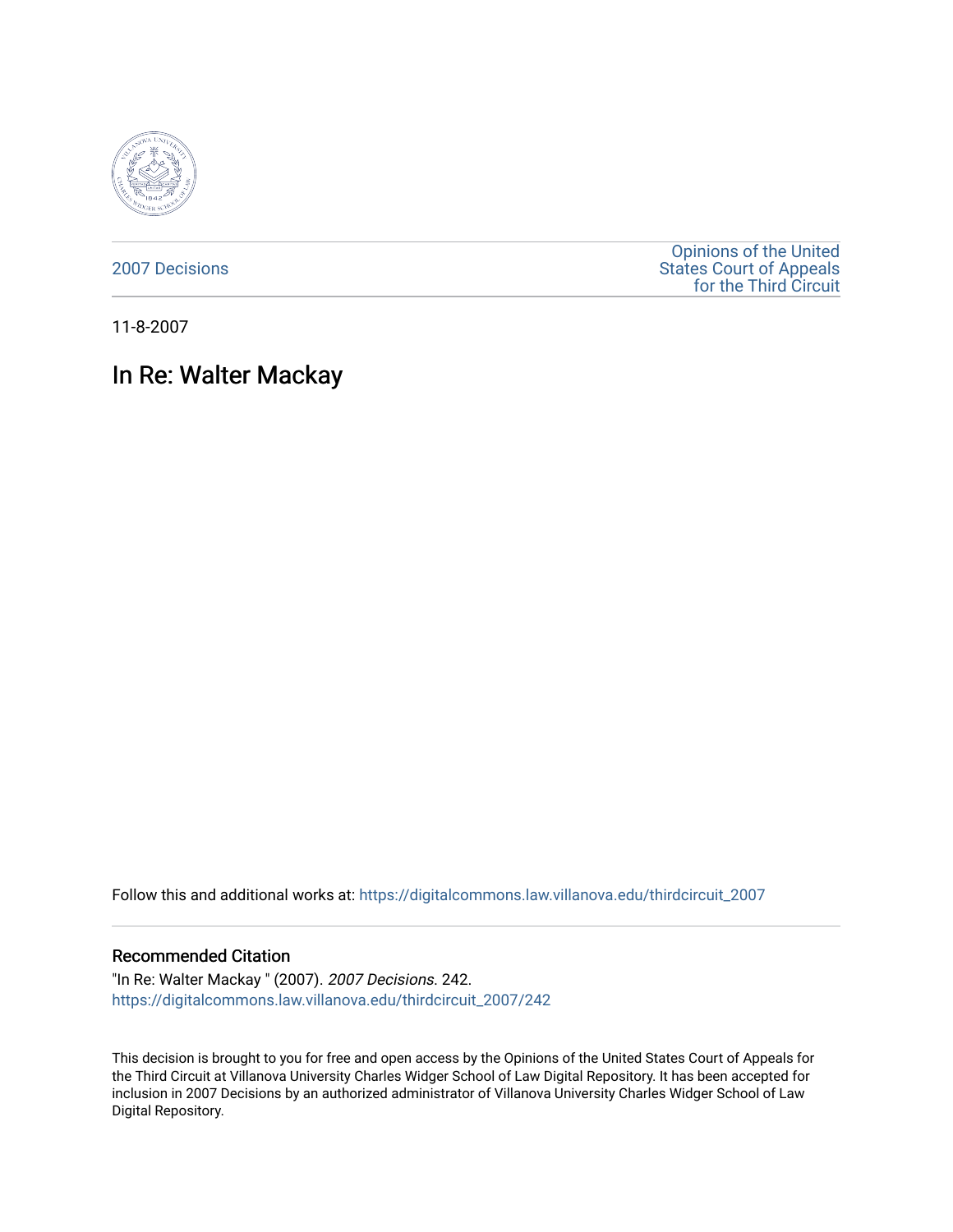#### NOT PRECEDENTIAL

## IN THE UNITED STATES COURT OF APPEALS FOR THE THIRD CIRCUIT

 $\overline{a}$ 

 $\overline{a}$ 

 $\overline{a}$ 

 $\overline{a}$ 

 $\overline{a}$ 

NO. 06-4890

 IN RE: WALTER D. MACKAY, Debtor 165248 CANADA LTD., Appellant v. WALTER D. MACKAY

On Appeal From the United States District Court For the Middle District of Pennsylvania (D.C. Civil Action No. 05-cv-01020) District Judge: Hon. A. Richard Caputo

Submitted Pursuant to Third Circuit LAR 34.1(a) October 25, 2007

BEFORE: FISHER, STAPLETON and COWEN, *Circuit Judges*,

(Filed: November 8, 2007 )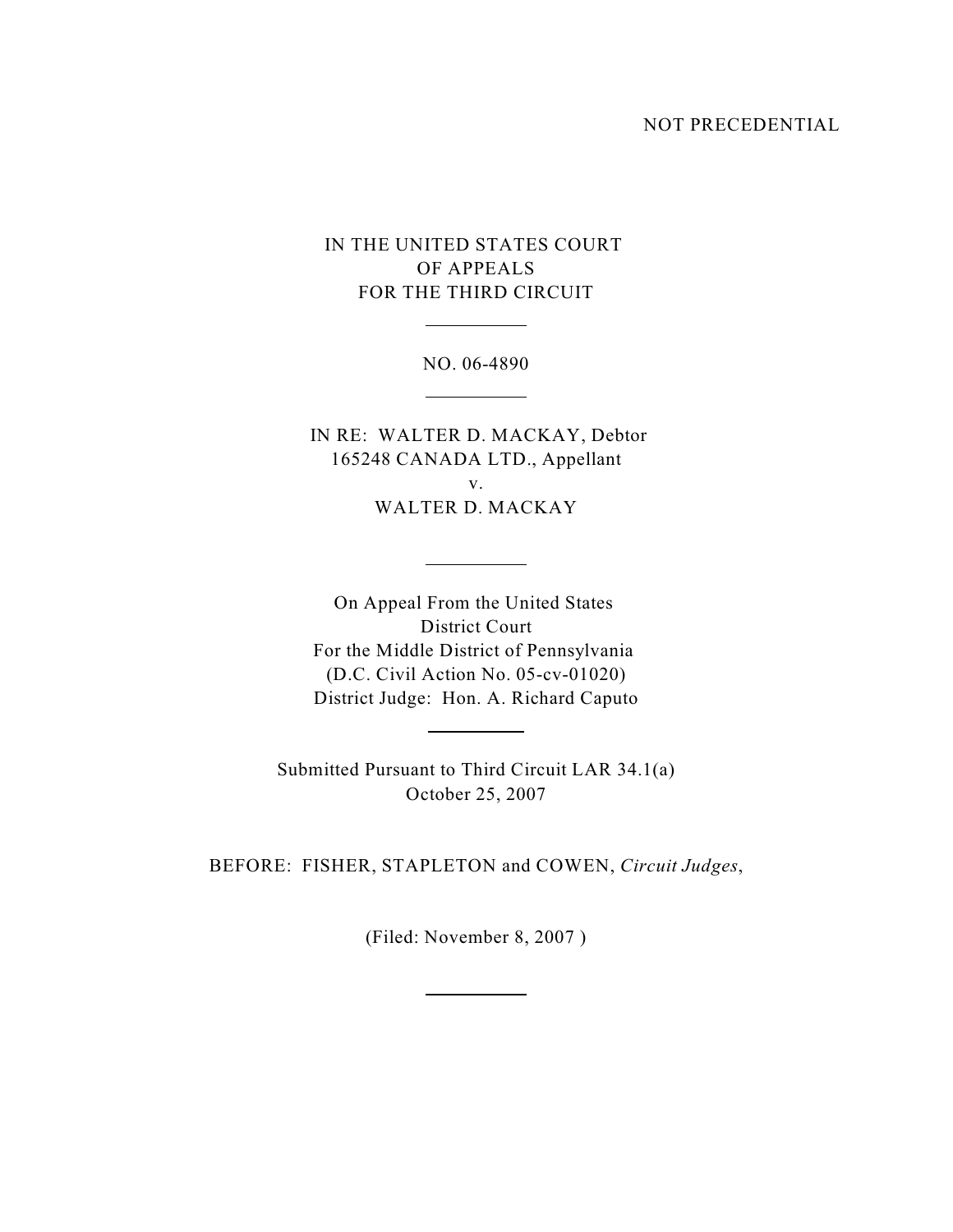### OPINION OF THE COURT

 $\overline{a}$ 

 $\overline{a}$ 

STAPLETON, Circuit Judge:

Appellee, Walter D. MacKay ("MacKay"), filed a Chapter 7 bankruptcy proceeding. 165248 Canada, Ltd. ("Canada"), was his only unsecured creditor. It had two Canadian judgments against MacKay.

On June 6, 2002, Canada filed a complaint objecting to the discharge of MacKay. Thereafter, MacKay successfully sought conversion to a Chapter 13 proceeding. Several months later, MacKay filed a motion to dismiss Canada's complaint as moot. This motion was granted without prejudice on May 20, 2003. The dismissal order was not appealed.

On December 16, 2003, the Bankruptcy Court converted MacKay's case back to a Chapter 7 case, and March 9, 2004, was established as the date to file objections to discharge. Canada did not file a new complaint objecting to discharge because its counsel did not remember that its prior complaint objecting to discharge had been dismissed. On March 15, 2004, the Court granted a discharge pursuant to 11 U.S.C. § 727. Canada thereafter moved for reconsideration of the orders of March 15, 2004 and May 20, 2003. Both motions were denied, and the District Court affirmed by order dated October 24,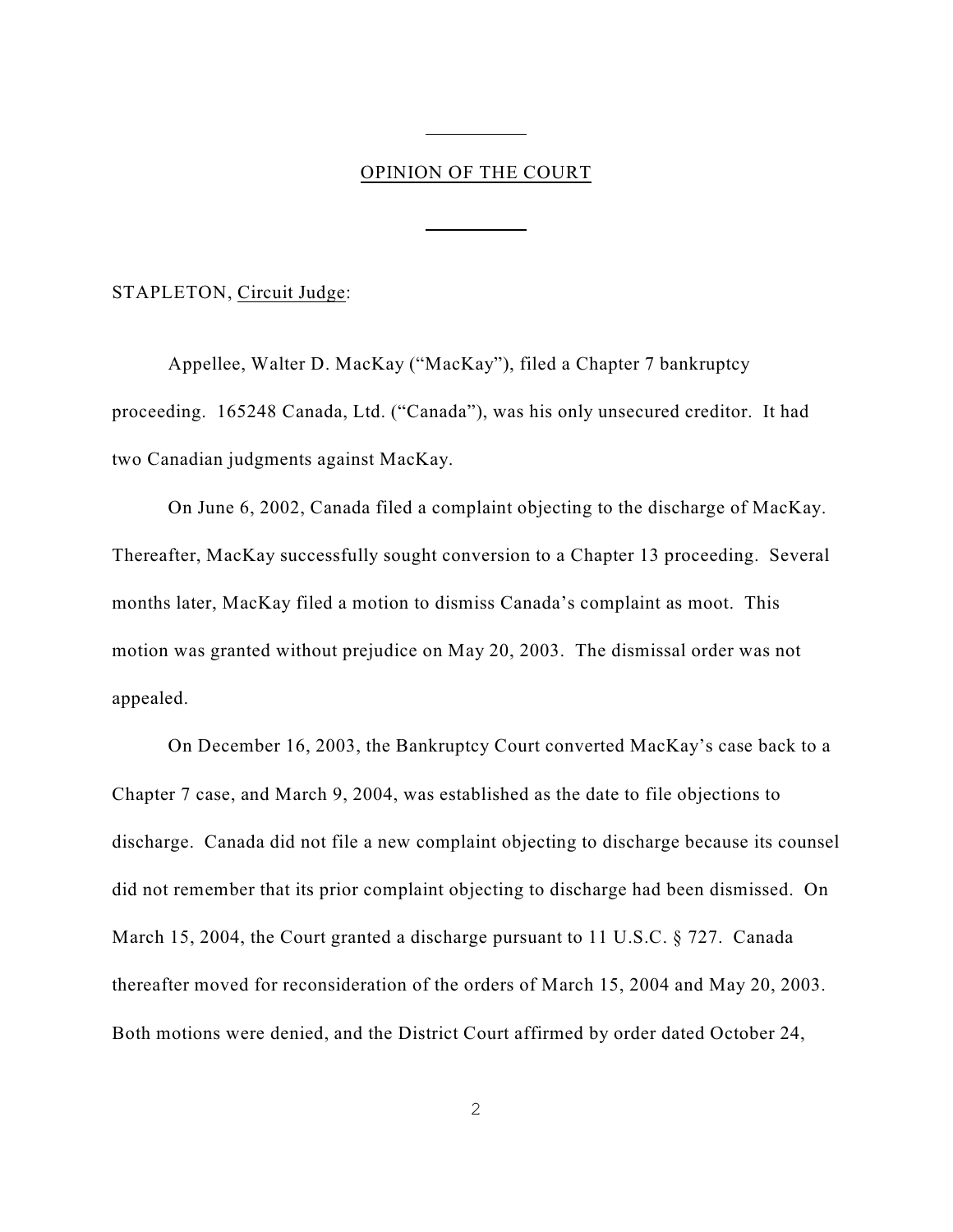2006. We will affirm that order.

We will assume *arguendo* that Fed. R. Bank. 9024 does not render Fed. R. Civ. P. 60 inapplicable here.<sup>1</sup> We will nevertheless affirm for essentially the reasons given by the Bankruptcy Court.

With respect to the May 20, 2003, order, we find no "mistake, oversight, or omission" within the meaning of Rule 60(a). Mackay's failure to file a brief in support of his motion to dismiss did not in any way affect the Bankruptcy Court's order of May 20, 2003. M.D. Pa. Local Rule 1.3.

With respect to the order of March 15, 2004, the Bankruptcy Court denied Canada's motion on the ground that vacation of that order would grant Canada no effective relief. The Court first noted that under Rule 9006(b)(3) the Court may enlarge the time for taking action under Rule 4004(a), which sets forth the time for filing a complaint objecting to discharge "only to the extent and under the conditions stated in" that rule. The Court then explained:

With the impact of Fed. R. Bank. P. 9006 in mind, the Court questions what the Movant could expect to be accomplished by the granting of its Motion to reconsider the Discharge Order. Should the Court vacate the entry of the Discharge, would the procedural posture of the case provide the Movant with a remedy? This query is made keeping in mind that the original Complaint objecting to the discharge while this case was in the initial Chapter 7 was dismissed, and the Movant neither filed a motion for reconsideration nor an appeal of that dismissal. In other words, there is no pending complaint objecting to discharge. Furthermore, under Rule

<sup>&</sup>lt;sup>1</sup>Read literally, Rule 9024 appears only to set a time limit for Rule 60 motions in this context.